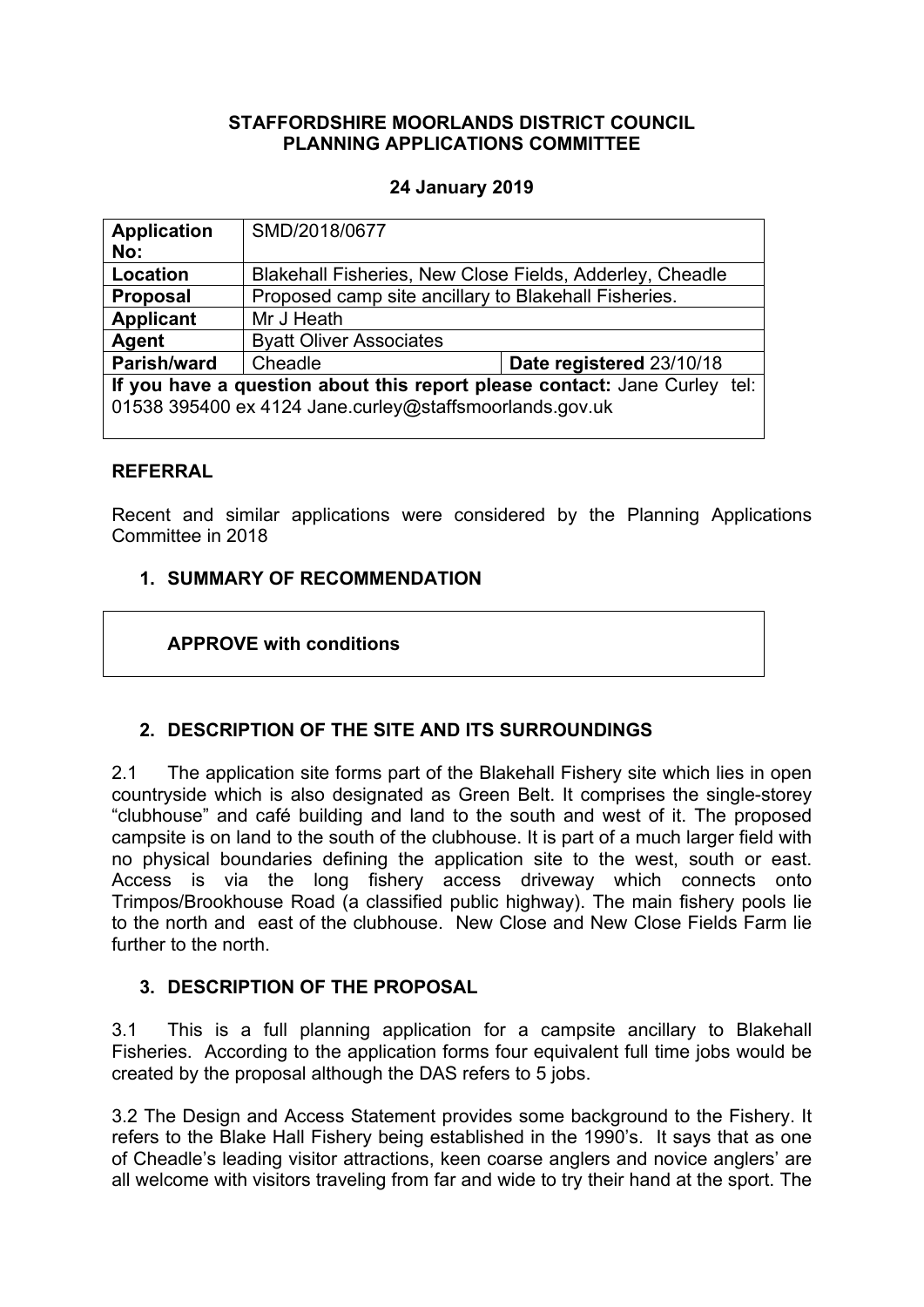Fishery has 5 main fishing pools, which can accommodate over 180 anglers at any one time. There is a clubhouse which provides hot and cold food for the anglers and visitors who want to enjoy the peace and tranquillity of Blake Hall. As a keen environmentalist and local land owner the applicant it says has invested heavily in the area and has planted new trees, formed woodland areas, reed beds and other types of habitats for all types of wildlife. The applicant it says has greatly improved the area over the last 2 decades and is eager to continue for future generations to enjoy. The applicant says the primary focus of the development is to support and enhance the existing fishing use.

3.3 This application has some similarities to two recent applications which were refused; see history below. However this application is only for a campsite. It does not include alterations/extension to the clubhouse which is submitted as a separate application to be considered elsewhere on this Agenda (ref SMD/2018/0705). Neither does it include any proposal for a caravan site. In this respect it is materially different from previous applications.

# **Amended Plans**

3.4 During the processing of the application the red edge application site was reduced so that it aligned with the area proposed for the campsite in previous applications.

# **4. RELEVANT PLANNING HISTORY**

SMD/2017/0539Change of use to campsite and caravan park and alterations and extensions to existing clubhouse. Refused

SMD/2018/0212 Proposed change of use and development comprising of camp site and touring caravan park with associated alterations and extension to the existing club house. Resubmission of SMD/2017/0539. Refused

# **5. PLANNING POLICIES RELEVANT TO THE DECISION**

5.1 The Development Plan comprises of:

- Saved Local Plan Proposals Map / Settlement Boundaries (adopted 1998).
- Core Strategy Development Plan Document (adopted March 2014)

# Staffordshire Moorlands Local Plan (1998)

5.2 Development boundaries within the 1998 Adopted Local Plan are still in force until such time as they are reviewed and adopted through the site allocations process. Following consultation last year a Preferred Options Site Allocation DPD is currently out for consultation.

# Adopted Staffordshire Moorlands Core Strategy DPD (26<sup>th</sup> March 2014)

5.3 The following Core Strategy policies are relevant to the application:-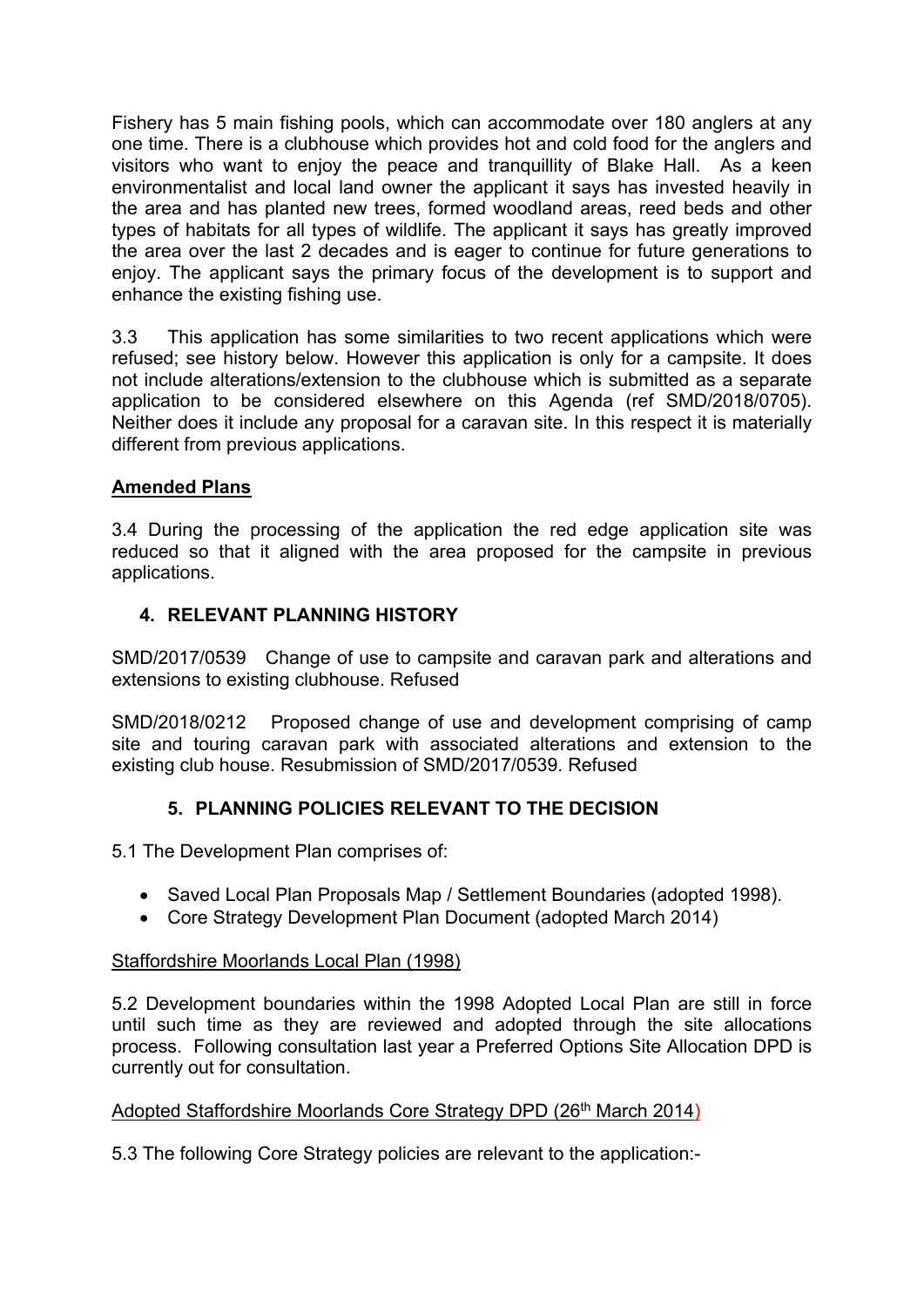- SS1 Development Principles
- **SS1a Presumption in Favour of Sustainable Development**
- **SD1 Sustainable Use of Resources**
- SD3 Carbon-saving Measures in Development
- SD4 Pollution and Flood Risk
- SS6C Rural area strategy
- DC1 Design Considerations
- **DC2 Heritage**
- E3 Tourism and Cultural development
- C1 Creating Sustainable Communities
- NE1 Biodiversity and Geological Resources
- **T1 Development and Sustainable Transport**
- T2 Other Sustainable Transport Measures

#### National Planning Policy NPPF

#### National Planning Policy Guidance

#### Emerging Staffordshire Moorlands Local Plan

#### *National Policy Guidance*

5.4 Paragraph 48 of the NPPF states that:

*"…decision-takers may also give weight to relevant policies in emerging plans according to:*

- *the stage of preparation of the emerging plan (the more advanced the preparation, the greater the weight that may be given);*
- *the extent to which there are unresolved objections to relevant policies (the less significant the unresolved objections, the greater the weight that may be given); and*
- *the degree of consistency of the relevant policies in the emerging plan to the policies in this Framework (the closer the policies in the emerging plan to the policies in the Framework, the greater the weight that may be given).*

#### Local Plan process

5.5 The Council agreed to publish the Local Plan Submission Version for representations in February 2018. At this point, the Council agreed that the Local Plan was "sound". Formal representations were then invited from residents, businesses and other stakeholders to provide them with the opportunity to support or challenge the soundness or legal compliance of the Local Plan. This stage in the process followed three previous public consultations since 2015 which had informed the preparation of the Local Plan alongside a comprehensive evidence base.

5.6 In June 2018, the Council subsequently agreed to submit the Local Plan Submission Version to the Secretary of State for examination. An examination in public was held last Autumn in order to determine whether the Local Plan is sound and legally compliant. Subject to the findings of the appointed inspector, the Local Plan is expected to be adopted in the Spring of 2019. At his point, it will supersede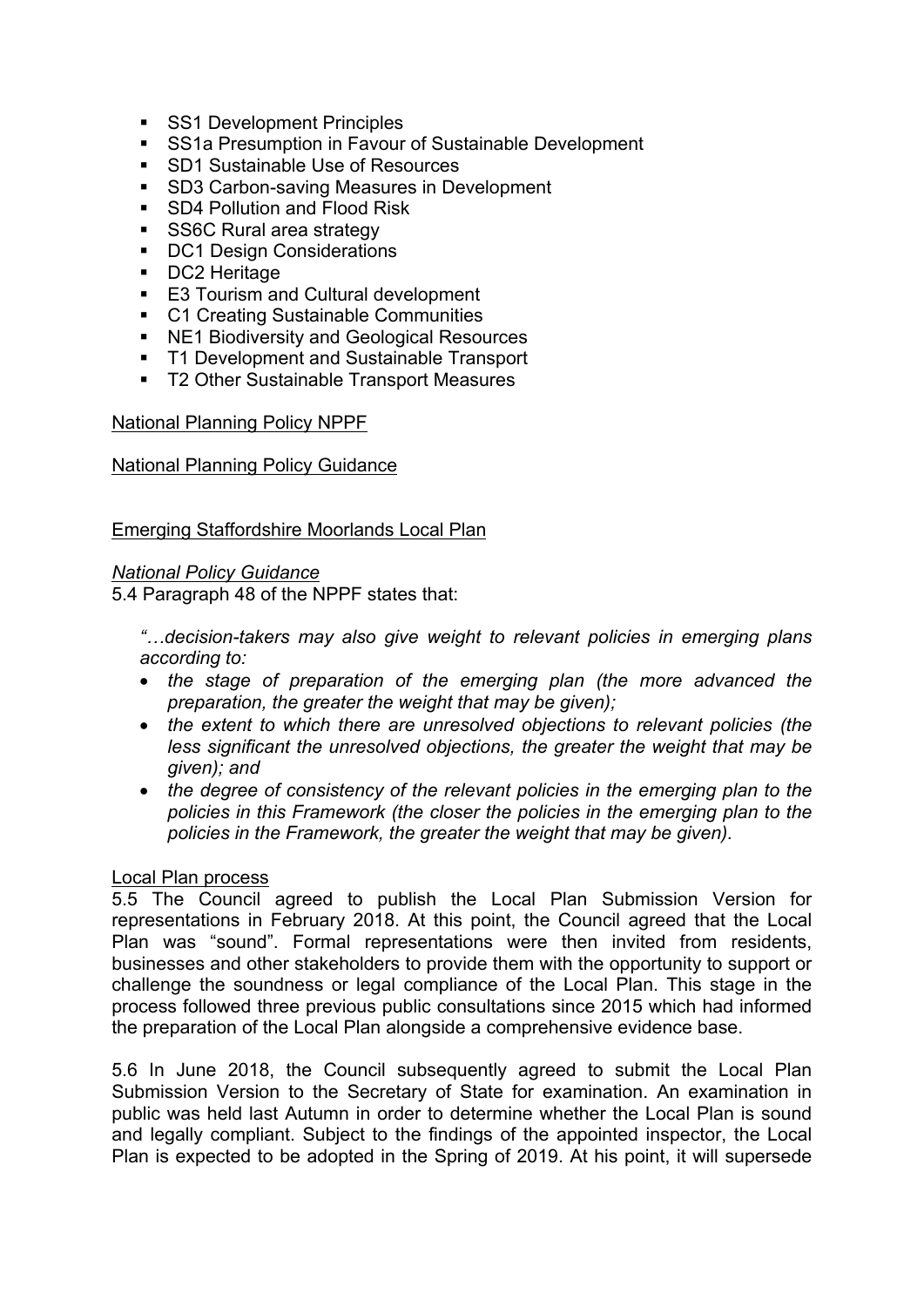the adopted Core Strategy and become part of the statutory development plan for the District.

5.7 In this context, the Council's position on the weight to be given to the policies contained in the Local Plan Submission Version in terms of the three criteria set out in Paragraph 48 of the NPPF is as follows:

- The stage of preparation the Local Plan is now at an advanced stage of preparation as the Council has submitted it to the SoS for examination
- The extent to which there are unresolved objections to relevant policies this varies depending on the policy in question. The Officer Comments section of this report identifies the level of outstanding objections to each policy and recommends the amount of weight to be given to them at this stage in the process
- The degree of consistency of policies with the NPPF given that the Council has submitted a Local Plan that it considers to be sound, all policies are deemed to be consistent with the NPPF.

## Emerging Policies

The following policies are considered to be relevant to this application:

- Policy SS1 Development Principles
- Policy 1a Presumption in favour of sustainable development
- SS2 Settlement Hierarchy
- SS10 Other Rural Areas Strategy
- Policy E4 Tourism and Cultural Development
- Policy SD4 Pollution and Water quality
- Policy SD5 Flood Risk
- Policy DC1 Design Considerations
- Policy DC3 Landscape and Settlement Setting
- Policy NE1 Biodiversity and Geological Resources
- Policy NE2 Trees Woodland and Hedgerows
- Policy T1 Sustainable Transport

# **6. CONSULTATIONS CARRIED OUT**

Press Notice expiry date: 5<sup>th</sup> December 2018 Site Notice expiry date: 19th December 2018

No letters of representation received.

## **Dilhorne Parish Council**

Object. The previous reasons for refusal have not fundamentally changed from the previously refused application, these reasons are as follows:-

1. The proposal represents inappropriate development in the Green Belt. It is harmful by definition. It is not considered that the considerations put forward by the applicant clearly outweigh this harm such that very special circumstances exist. The NPPF requires decision makers to give substantial weight to any harm to the Green Belt. The proposal is therefore contrary to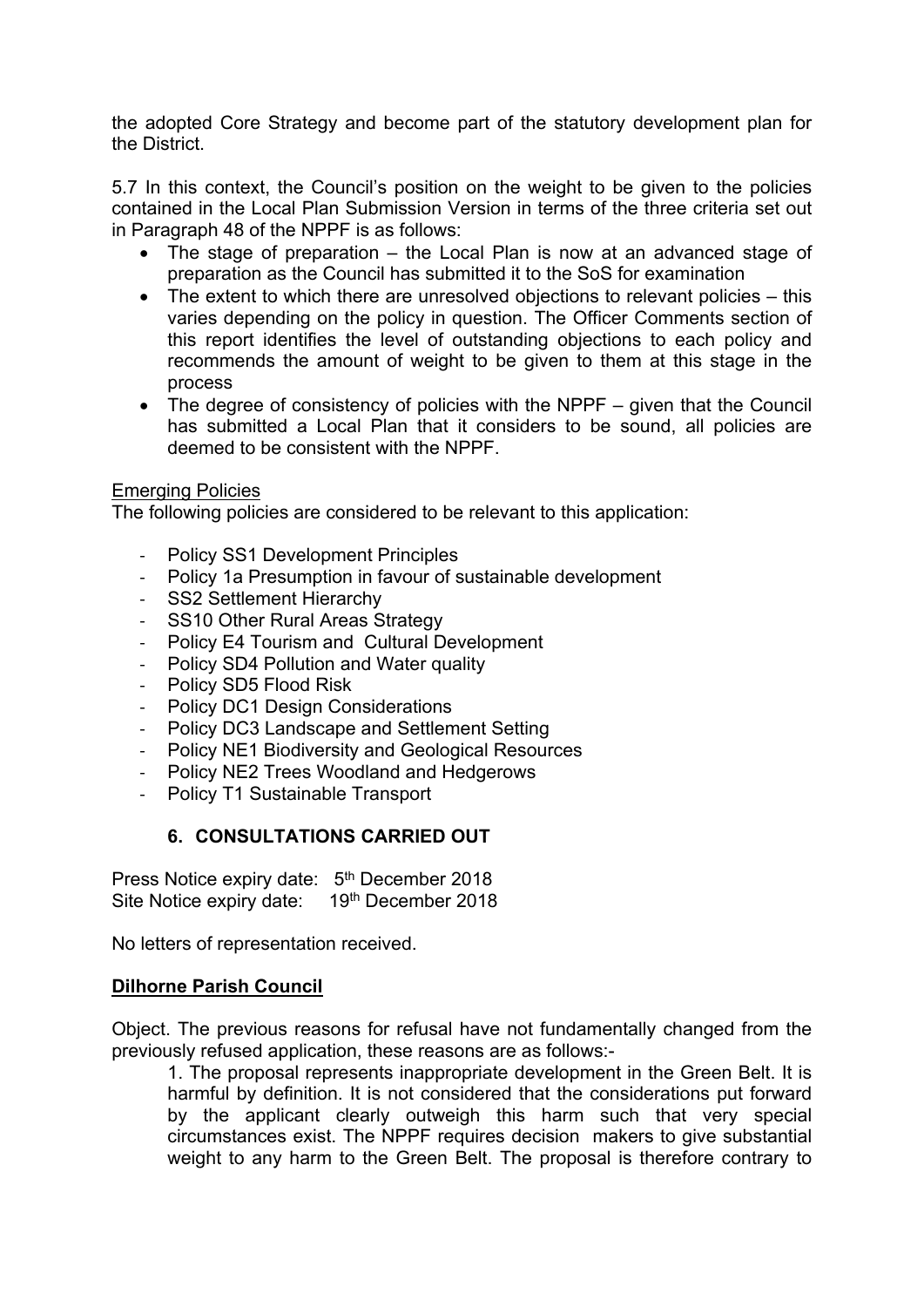policies SS6c, E3 and R1 of the Staffordshire Moorlands Core Strategy and the National Planning Policy Framework (NPPF).

2. The site is not considered to be well connected to existing tourist attractions and facilities, by modes of transport other than the car and the provision of a caravan park of the size proposed, together with a campsite, would lead to a significant increase in vehicle movements in the area for visitors to reach attractions and services, resulting in an increase in emissions. Furthermore, no evidence of need or demand has been provided for this type oftourist accommodation on this site. The proposal is therefore not considered to amount to sustainable tourism development and would therefore not comply with policies SS6c, E3 or R1 of the Staffordshire Moorlands Core Strategy and conflict with the NPPF.

We also wish to make the following comments:-

1. The proposed extension to the clubhouse is over development of the site.

2. We appreciated that you have to consider each application independently from any other however the proposed alterations to the Clubhouse do not in our opinion allow for the land at the Fisheries being used for other purposes, i.e. camp site. An application for a camp site has also been submitted by the applicant (SMD/2018/0677) and therefore we would have expected the applicant to include additional toilets or any additional washing facilities (showers) for the use of the campers, which is not the case.

3. Should you grant permission for this application then we would ask that you include a condition to include specified opening times.

4. We would also request that should you grant permission construction work would be limited to specific times.

## **Cheadle Town Council**

Awaited

## **Environmental Health Officer**

No objection subject to conditions

#### **Ecology Officer**

Awaited

## **Trees and Woodland Officer**

Awaited

## **Local Highway Authority**

No objections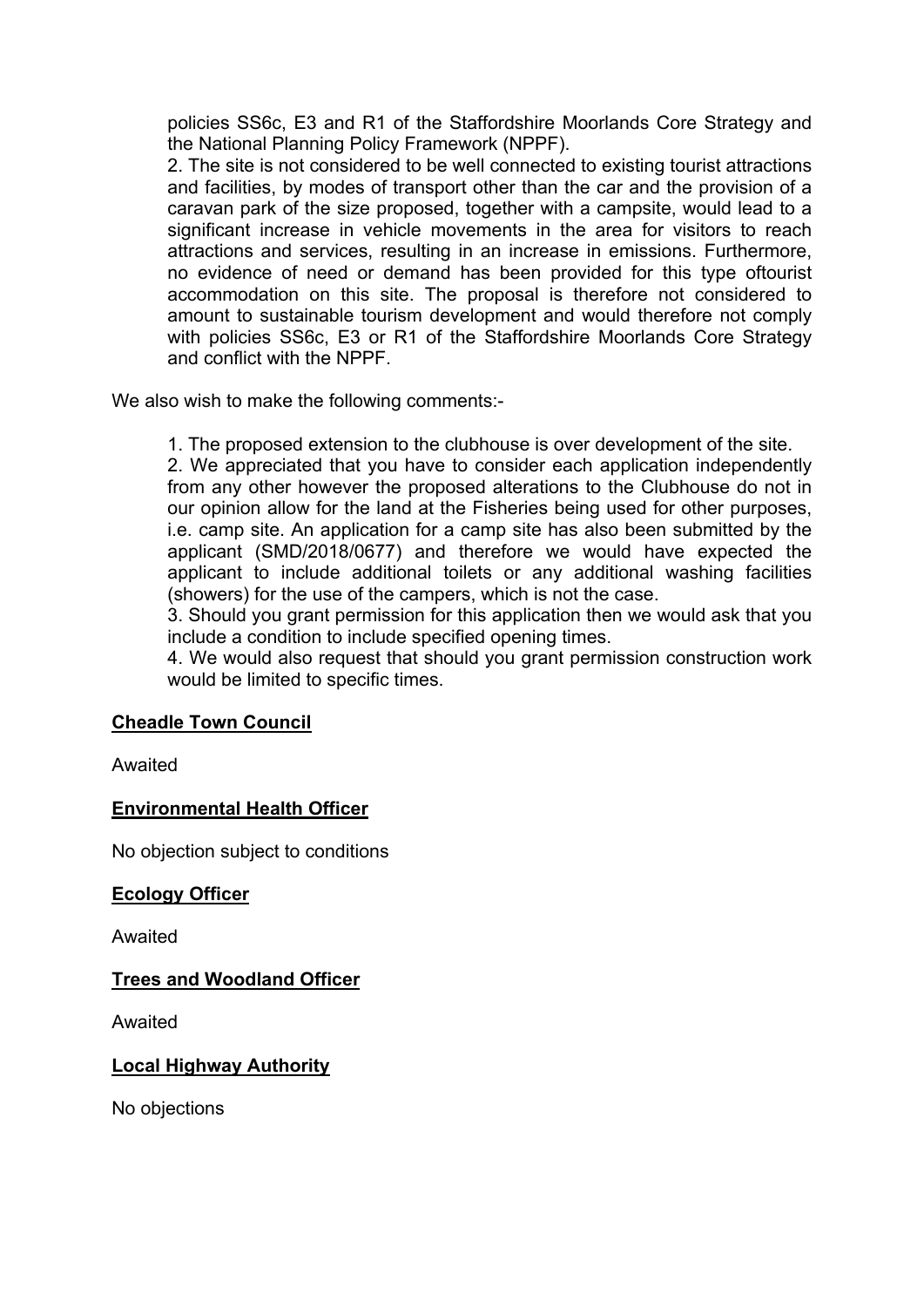# **Coal Authority**

No objections

# **Severn Trent Water**

No objection

# **7. OFFICER COMMENT AND PLANNING BALANCE**

7.1 As with all applications, the LPA is required to determine this application in accordance with the Development plan, unless there are material circumstances which indicate otherwise and in determining these applications, it shall have regard to the provisions of the Development Plan, in so far as material to the application and to any other material considerations.

7.2 Core Strategy Policy SS1a establishes a 'Presumption in Favour of Sustainable Development' in line with the National Planning Policy (herein referred to as the NPPF) where: (1) planning applications that accord with policies within the Core Strategy will be approved without delay and (2) where there are no relevant policies or they are out of date, the Council will grant planning permission unless material considerations indicate otherwise considering:-

- I. Any adverse impacts of granting permission would significantly and demonstrably outweigh the benefits, when assessed against the policies in the NPPF taken as a whole, or,
- II. Specific policies in within the NPPF indicate that development should be restricted.

# Principle of development

7.3 This site lies within the Green Belt. The first issue to establish therefore is whether the proposal is appropriate development.

7.4 Policy SS6C refers to development in the Green Belt being in line with national policy. In this respect Paragraph 146 of the NPPF refers to material changes of use of land, which this application is. It confirms that provided that such development preserves openness and does not conflict with the purposes of including land within it, such changes of use can be regarded as appropriate development.

7.5 Unlike previous proposals (see history) this application does not seek permission for caravans. It is materially different in this respect. The proposal is for a campsite only. The view is that openness in this case will be preserved because the site area is relatively small; tents are more likely to be seasonal and thus more transient than caravans. Although they can be brightly coloured tents are also generally smaller, more temporary in form, less regular in size and shape. This view is supported by Policy E3 which refers specifically to tourism and cultural development. It makes specific reference at bullet point 2 to camping and touring caravans outside of the Green belt were it says that they may be acceptable subject to a number of criteria. However within the Green Belt it says that *only small camping sites* may be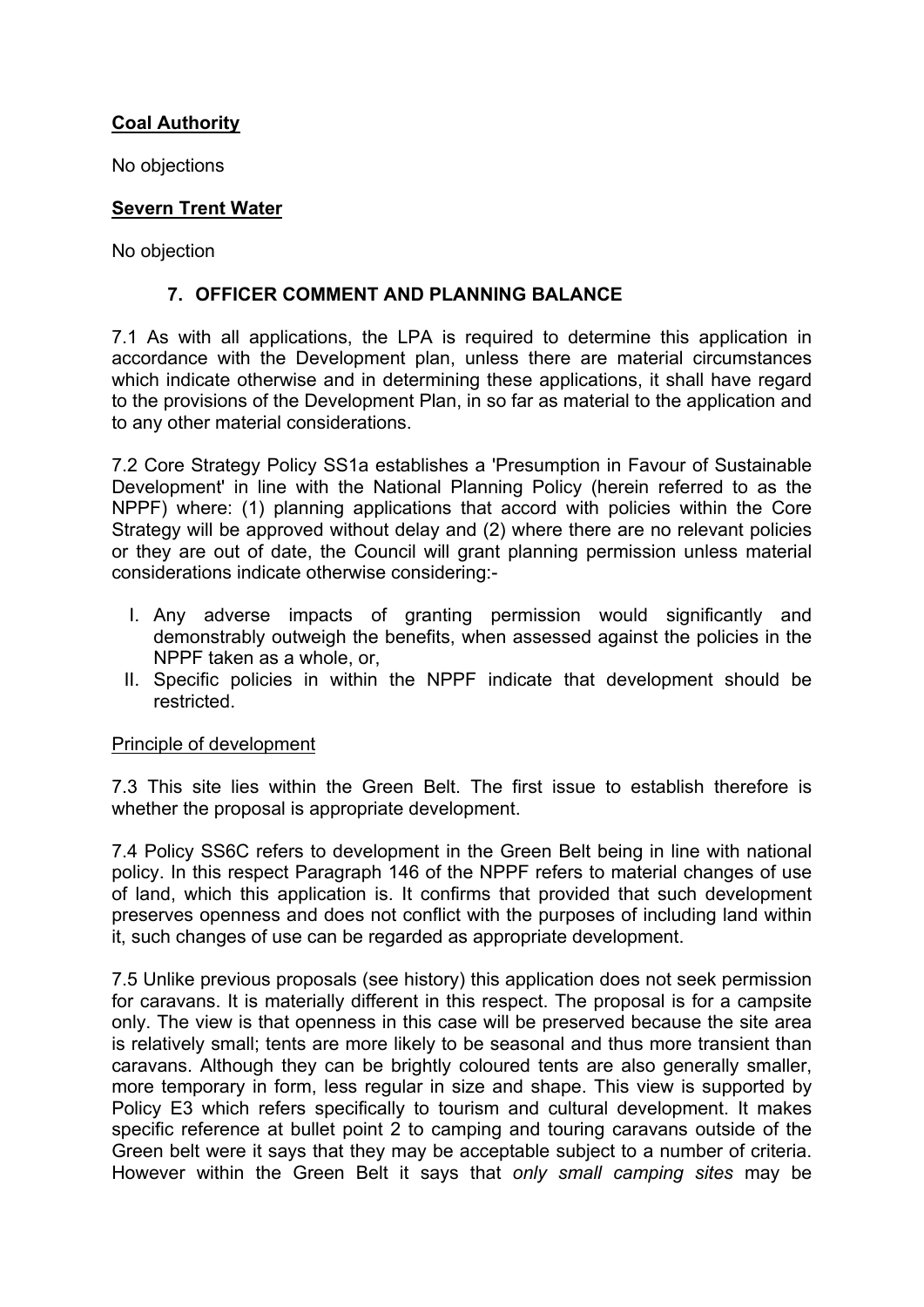appropriate provided amongst other matters they do not prejudice 'openness'. It is noteworthy that there is no reference to caravans being appropriate in the Green Belt.

7.6 Emerging policy E4 generally supports new tourism and cultural development where it promotes the distinctive character and quality of the District and is in line with the other area policies. Emerging Policy SS10 deals with the other rural areas including Green Belt. The Inspectors report is still awaited and there are objections to both polices. Only limited weight can therefore be attached to these at this stage.

7.7 The conclusion is that this relatively small camp site would preserve openness and given that it is land associated with the fisheries and would not conflict with any of the main purposes of including land within the Green Belt, it is appropriate development in the Green Belt. It accords with Polices SS6C, E4 and the NPPF. This application is materially different from the two recent applications which involved a larger site and provision for caravans. The principle in this case is acceptable.

#### Location and Accessibility

7.8 In the previous applications the lack of connectivity of the site to existing tourist attractions and facilities and the poor accessibility of the site were one of the reasons for refusal of the application. Policy E3 says that new tourist and visitor accommodation should be developed in locations that offer, or are capable of offering, good connectivity with other tourist destinations and amenities, particularly by public transport, walking or cycling.

7.9 As stated in previous applications, the site is not located close to any tourist destinations or amenities and there is no nearby public transport. The policy also states new tourist accommodation should normally be located in or close to settlements where local services, facilities and public transport are available. The centre of Cheadle is a 2.0 mile car journey or bike ride. The distance by walking is reduced to 1.5 miles but this is only managed safely via a half-mile unlit and unsurfaced path across fields to Brookhouse Road. The policy goes on to say that outside of areas with good connectivity, new accommodation should be of a scale which can easily be assimilated into the area in a sustainable manner.

7.10 This application is materially reduced in scale from the previous applications. The applicant says that the campsite is aimed primarily at anglers at the fisheries. Its reduced scale leads to the conclusion that whilst there is some conflict with Policy E3 because this is not an accessible location, the conflict is more limited. Whilst it does weigh against the proposal, it is not considered alone to warrant refusal of the application.

#### **Biodiversity**

7.11 The application is accompanied by a Preliminary Ecological Appraisal carried out by Evolution Ecology dated 5th March 2018. No significant ecological constraints were identified in the previous application and although none are expected this time, the Ecology Officers formal comments on this application are awaited and will be reported at the meeting.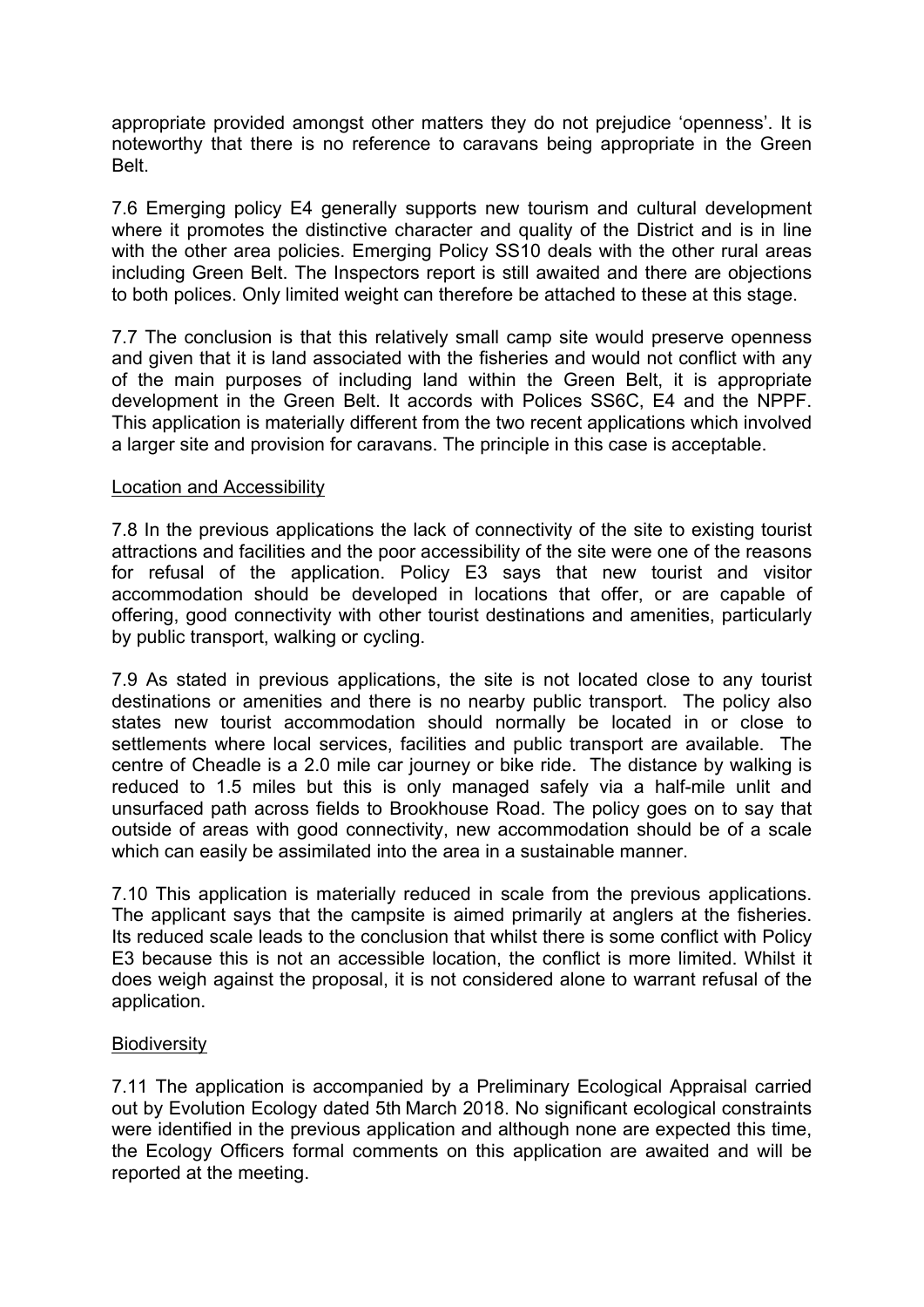## Ground Stability

7.12 The site is within a High Risk Coal Mining Zone due to historical coal mining in the area which has caused a degree of land stability issues. However, the pitching of tents on the land is not considered to have any impact on land stability. SCC as Mineral Authority raises no objection to the application on the basis that the nature of the proposed development is such that it would be unlikely to lead to the permanent sterilisation of any underlying mineral resources. In addition they say that the site is constrained by its proximity to the lake and therefore it is unlikely that the extraction of any underlying minerals would be practicable or environmentally acceptable in the foreseeable future. There is no conflict with Policy SD1 of the Core Strategy or the NPPF in this respect.

#### Landscape Impact

7.13 Unlike the previous applications no landscaping is proposed, particularly on the boundaries which, as described above, are largely undefined. The applicants view is that the proposal will seaminglessly integrate with the landscape.

7.14 Although the proposal would have no impact on any significant existing trees or hedgerows it will have a visual impact by its very nature of being a more concentrated use of potentially brightly coloured tents. There would be attendant vehicles adding to the concentration of visually prominent features. Public footpath No. 58 (Cheadle Parish), becoming Public Footpath No. 21 (Dilhorne Parish) passes through fields to the south of the site continuing to Dilhorne Common. There are views directly into the site from this footpath. These views were addressed and mitigated in the previous application by the indicative new woodland planting. No landscaping is offered in the application. However in order to reduce/mitigate the visual impact such that there is policy compliance, it is considered that some landscaping is required both around the boundaries of the site (which are largely undefined as noted above) and to screen/filter views from the public footpath. A condition can secure this. Public Footpath No. 8 (Dilhorne Parish) follows the tarmac roadway serving Blake Hall and neighbouring properties, with Public Footpath No. 17 (Dilhorne Parish) leading off this along the stoned access track into and through the fisheries site and carrying the route of the promoted self-guided Staffordshire Moorlands Walk "Centuries of Coal"; The application site is only notably visible along a relatively short stretch of this track, within the fisheries site passing the long northerly pond.

7.15 In light of the above no objection is raised on visual and landscape impact grounds subject to the imposition of a landscaping condition. With this in place there is no conflict with Policy DC3.

#### Residential Amenity

7.32 The nearest dwelling is between 400-500 metres to the north of the site. The previous applications have concluded that the amenities of residents would not be harmed by way of privacy loss, noise or disturbance with the safeguard of appropriate environmental health conditions. There is no reason to take a different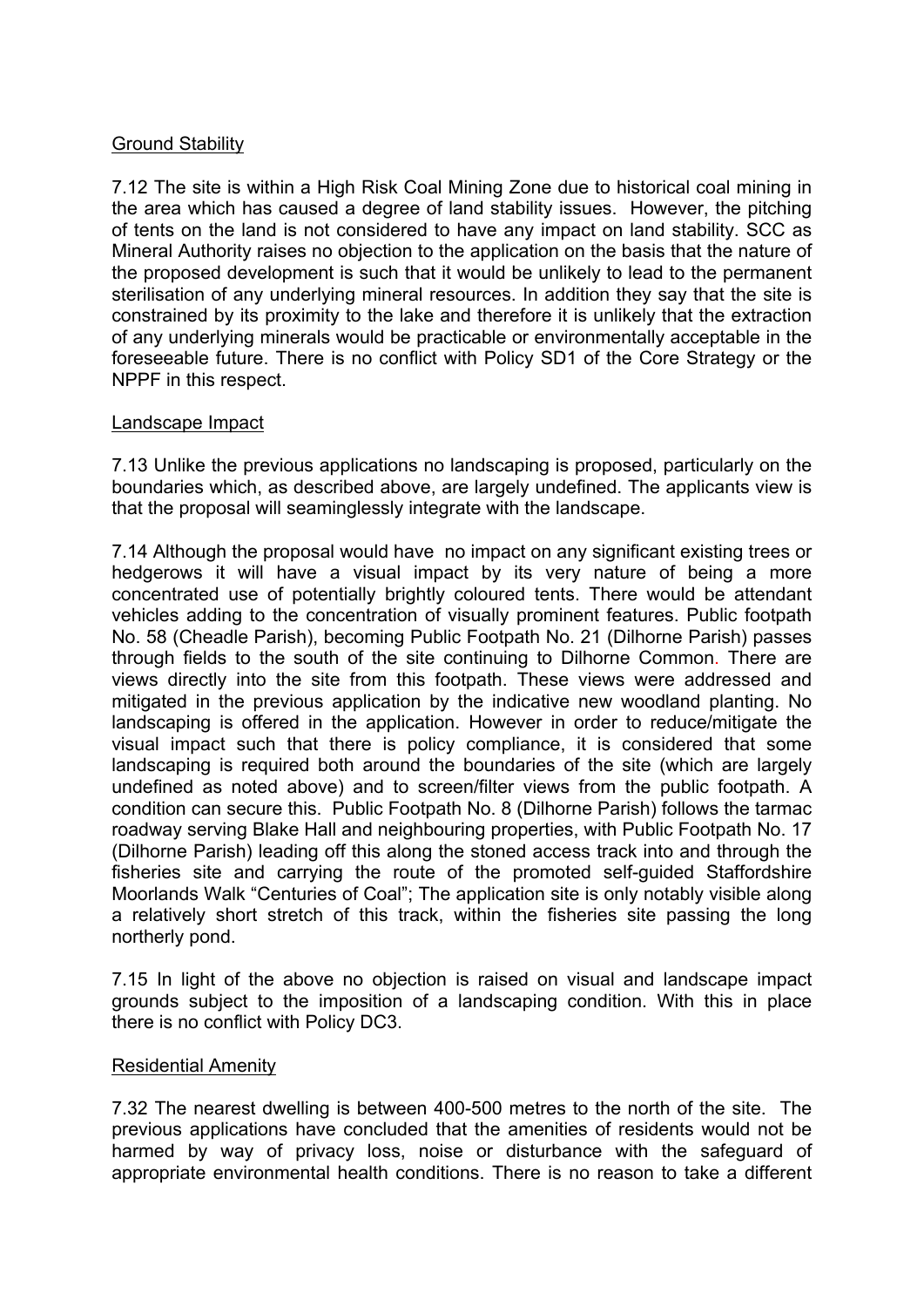line this time as the proposal is virtually identical in scale and location. With the imposition of conditions there is no conflict with Policies DC1 and SD4.

## Conclusion & Planning Balance

7.33 This application is materially different from the two recent submissions both of which were refused. These two submissions involved a larger site and included a caravan site. This proposal relates solely to a campsite. It is found to be appropriate development in the Green Belt. There are no technical constraints to its development. Landscaping can reduce/mitigate visual impact. Some limited conflict is found with Policy E3 because the site is not within an accessible location nor is it close to other tourist destinations. However this conflict is not considered to be overriding and having regard to the provisions of the Development Plan as a whole and the NPPF, a material consideration, the proposal is considered to be acceptable and a recommendation of approval is therefore made.

## **8. RECOMMENDATION**

**That planning permission be granted subject to the following conditions:-**

**1. The development hereby permitted shall be begun before the expiration of three years from the date of this permission.**

**Reason:- To comply with the provisions of Section 51 of the Town & Country Planning, Planning and Compulsory Purchase Act, 2004.**

- **2. The development hereby approved shall be carried out in accordance with the following Approved Plans: 5434 001A**
- **5434 002A**

**Reason:- For the avoidance of doubt and in the interests of proper planning**

**3. No caravans shall be stationed on the site at any time**

**Reason:- To define the permission; for the avoidance of doubt; to protect the Green Belt and in the interest of the character and appearance of the area.**

**4. The use hereby approved shall not be commenced until such time that a landscaping scheme has been submitted to and approved in writing by the Local Planning Authority. The scheme shall include amongst other matters species mix, planting sizes, positions, density, future maintenance/management and a timescale for implementation.**

**Reason:- To protect the character and appearance of this rural area.** 

**B. In the event of any changes being needed to the wording of the Committee's decision (such as to delete, vary or add conditions/informatives/planning obligations or reasons for**